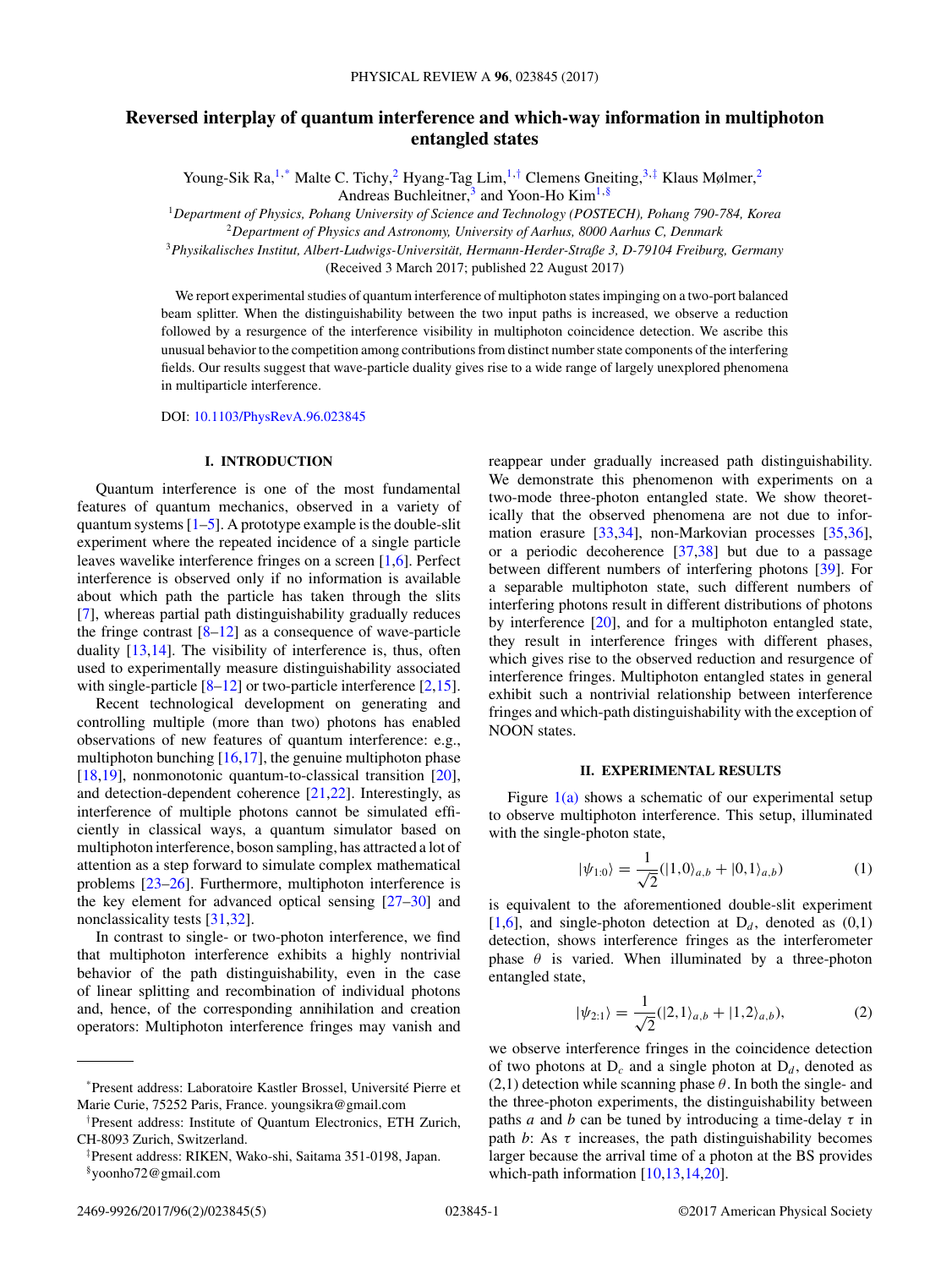<span id="page-1-0"></span>

FIG. 1. (a) Schematic of an interferometer. BS is a nonpolarizing balanced beam splitter.  $D_c$  and  $D_d$  detect *m* and *n* photons, respectively, defining (*m,n*) detection. (b) Experimental setup. The path modes *a* and *b* are realized by horizontal and vertical polarization modes. Half-wave plates (HWP<sub>1</sub>,HWP<sub>2</sub>) are at 22.5°. Quartz plates  $Q_1$ ,  $Q_2$ ,  $Q_3$ , and  $Q_4$  have different thicknesses of 7*l*, 4*l*, 2*l*, and  $l$  ( $= 1.7$  mm), respectively. The phase on the vertical polarization is controlled by rotating a HWP between two quarter-wave plates at  $45^\circ$  (not shown).  $D_1$ – $D_4$  are single-photon detectors. HWP<sub>2</sub> plays the role of the BS in (a).

In the experiment, we implement the interferometer by exploiting the horizontal and vertical polarization modes of a photon as sketched in Fig.  $1(b)$ . To prepare the single-photon state in Eq.  $(1)$  and the three-photon state in Eq.  $(2)$ , we use photon pairs generated by spontaneous parametric downconversion via type-I noncollinear phase matching [not shown in Fig.  $1(b)$ ]: a femtosecond pulse laser (duration: 150 fs; repetition rate: 95 MHz; central wavelength: 390 nm; average power: 190 mW) pumps a 2-mm-thick *β*-BaB<sub>2</sub>O<sub>4</sub> crystal where each of the generated photons is filtered spectrally by a narrow bandpass filter (full width at half maximum of 3 nm) and spatially filtered by coupling into a single-mode fiber  $[S_1$  or  $S_2$  in Fig. 1(b)], which ensures indistinguishability among the generated photons. Photons from  $S_1$  and  $S_2$  are horizontally (*H*) and vertically (*V*) polarized, respectively, and arrive simultaneously at a polarizing beam splitter  $(PBS<sub>1</sub>)$ . The quantum state of the photons after  $PBS<sub>1</sub>$  is  $(1 - |\eta|^2)^{1/2} \sum_{n=0}^{\infty} \eta^n |n,n\rangle_{H,V}$  where we exploit the singlepair-term  $|1,1\rangle_{H,V}$  and the two-pair-term  $|2,2\rangle_{H,V}$  by detecting coincidence counts at  $D_1$  and  $D_2$  and  $D_1-D_4$  (PerkinElmer SPCM-AQRH-13), respectively. To avoid contributions from higher-order photon-pair generation, we use low pump power (190 mW), which gives  $|\eta|^2 = 0.02$ . From the single-pair term (the two-pair term), the single-photon state in Eq. [\(1\)](#page-0-0) [the three-photon state in Eq.  $(2)$ ] is prepared by detecting a single photon at  $D_1$  [\[41\]](#page-4-0). Time delays are implemented on the vertical polarization mode by using four differentthickness quartz plates  $(Q_1-Q_4)$ , yielding time delays of 0,  $\tau_0$  (= 110 fs), ...,  $7\tau_0$ . For each time delay, we record single-photon interference fringes by detecting coincidence counts at  $D_1$  and  $D_2$  as well as three-photon interference fringes by detecting coincidence counts at  $D_1-D_4$  while scanning the interferometer phase *θ*.

For single-photon interference, we observe a gradual reduction of the interference fringes in Figs.  $2(a)-2(d)$ with increased time delays, summarized in Fig.  $2(e)$ . The straightforward and monotonic relation between the time delay and the visibility agrees well with the wave-particle duality relation [\[13,14\]](#page-4-0). In three-photon interference, however, we encounter in Figs.  $2(f)-2(i)$  a qualitatively different behavior of the interference fringes, and, in particular, the three-photon interference vanishes at  $\tau = 220$  fs [Fig. [2\(h\)\]](#page-2-0) and reappears (with a  $\pi$ -phase shift) at a further increased time delay [Fig.  $2(i)$ ]. The behavior of the fringe visibility is summarized in Fig. [2\(j\).](#page-2-0)

#### **III. THEORETICAL ANALYSIS**

To explain why the three-photon interference exhibits the observed nontrivial behavior, we apply a multimode analysis for the multiphoton state. The creation operator for a photon occupying a Gaussian wave packet centered at time *t* can be described as

$$
\mathcal{A}^{\dagger} = \frac{1}{\sqrt{\pi} \Delta \omega} \int d\omega \exp\left(-\frac{(\omega - \omega_0)^2}{2 \Delta \omega^2} + i\omega t\right) \mathcal{A}_{\omega}^{\dagger}, \quad (3)
$$

where  $A^{\dagger}_{\omega}$  is the creation operator of a photon with definite frequency  $\omega$ , and  $\omega_0$  (= 2.41 × 10<sup>15</sup> s<sup>-1</sup>) and  $\Delta \omega$  (=  $3.99 \times 10^{12}$  s<sup>-1</sup>) are the central frequency and the bandwidth, respectively. The operator  $A^{\dagger}(\tau)$ , creating a single photon in the wave packet with a time-delay  $\tau$ , has a similar expression, and it can be expanded on the creation operator without delay  $\mathcal{A}_0^{\dagger}$  and an orthogonal component, readily found by Gram-Schmidt orthonormalization [\[20,21,39\]](#page-4-0),

$$
\mathcal{A}^{\dagger}(\tau) = \alpha \mathcal{A}_{0}^{\dagger} + \beta \mathcal{A}_{1}^{\dagger}, \tag{4}
$$

where  $A_1^{\dagger}$  is the creation operator of the orthonormalized mode, and

$$
\alpha = e^{i\theta} \exp(-\Delta\omega^2 \tau^2/4),
$$
  
\n
$$
\beta = e^{i\theta} \sqrt{1 - \exp(-\Delta\omega^2 \tau^2/2)},
$$
\n(5)

with  $\theta = \omega_0 \tau$ .  $|\beta|^2 (= 1 - |\alpha|^2)$  quantifies the path distinguishability  $[14,20]$ , and it can be adjusted by the time delay  $\tau$ : As  $\tau$  increases,  $|\beta|^2$  increases (consequently,  $|\alpha|^2$  decreases), which results in a transition of  $A^{\dagger}(\tau)$  from  $A_0^{\dagger}$  to  $A_1^{\dagger}$ . Note that other factors to increase the distinguishability (e.g., frequency, polarization, and spatial mode mismatches) can also induce the same transition [\[19\]](#page-4-0).

Based on this decomposition, the single-photon state in Eq. [\(1\)](#page-0-0) exposed to a time-delay  $\tau$  in path *b* of the interferometer is described as

$$
|\psi_{1:0}(\tau)\rangle = \left(\frac{1}{\sqrt{2}}|1,0\rangle_{a,b} + \frac{\alpha}{\sqrt{2}}|0,1\rangle_{a,b}\right) + \frac{\beta}{\sqrt{2}}|0,\widetilde{1}\rangle_{a,b},\tag{6}
$$

where a photon number without (with) a tilde denotes photons created by  $\mathcal{A}_0^{\dagger}$  ( $\mathcal{A}_1^{\dagger}$ ). The first two terms interfere at the BS, but the last term does not interfere with the first two as it describes a photon occupying an orthogonal mode. The time delay then induces a gradual transition from single-photon interference  $(|\alpha|^2 = 1, |\beta|^2 = 0)$  to no interference  $(|\alpha|^2 = 0, |\beta|^2 = 1)$ .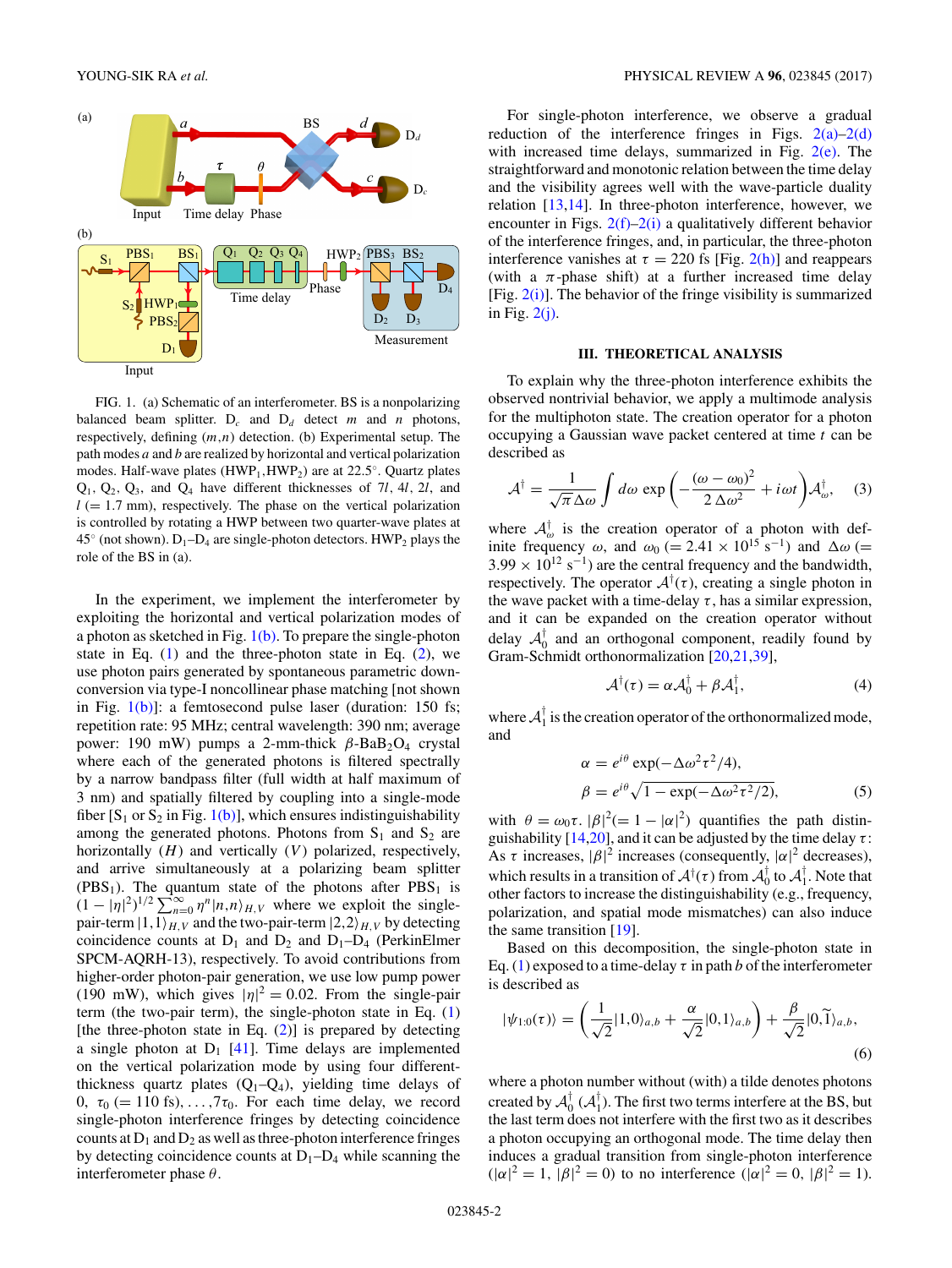<span id="page-2-0"></span>

FIG. 2. Interference at various time delays. Single-photon interference fringes by  $|1,0\rangle_{H,V} + |0,1\rangle_{H,V}$  are shown in (a)–(d), and the visibility is summarized in (e). Three-photon interference fringes by  $|2,1\rangle_{H,V} + |1,2\rangle_{H,V}$  are shown in (f)–(i), and the visibility is summarized in (j). The red squares and blue dots are experimental data. For the single-photon interference, coincidence counts on  $D_1$  and  $D_2$  are recorded, and for the three-photon interference, coincidence counts on  $D_1 - D_4$  are recorded. Each of the data points in (a)–(d) and (f)–(i) is accumulated for 6600 s, and the noise counts estimated by an additional photon-pair generation are subtracted [\[40\]](#page-4-0). The error bars represent one standard deviation. The curves in  $(a)$ –(d) and  $(f)$ –(i) are sinusoidal fits of the experimental data. The red and blue curves in (e) and (j) are fits of the experimental data to the theoretical model in Eqs. (8) and (12).

The detection probability at  $D_d$  is given by

$$
P_{(0,1)}(\tau) = \frac{1}{2}(1 - |\alpha| \cos \theta), \tag{7}
$$

which yields a visibility of

$$
V_{(0,1)}(\tau) = |\alpha|.\tag{8}
$$

The detection probability is plotted in Fig.  $3(a)$ , which shows a gradual degradation of interference fringes as expected from the wave-particle duality relation [\[13,14\]](#page-4-0).

The three-photon state in Eq.  $(2)$  is generated by the same creation operators and acquires a more complicated form when exposed to the time-delay *τ* ,

$$
|\psi_{2:1}(\tau)\rangle = \left(\frac{\alpha}{\sqrt{2}}|2,1\rangle_{a,b} + \frac{\alpha^2}{\sqrt{2}}|1,2\rangle_{a,b}\right) + \left(\frac{\beta}{\sqrt{2}}|2,\widetilde{1}\rangle_{a,b} + \alpha\beta|1,\widetilde{1}\rangle_{a,b}\right) + \frac{\beta^2}{\sqrt{2}}|1,\widetilde{2}\rangle_{a,b}.
$$
\n(9)

Here, qualitatively different interference types coexist: The first parentheses represent interference of three indistinguishable photons; the second represents interference of only two indistinguishable photons (the third photon occupying the orthogonal mode in path *b*); the last term does not lead to any

interference. The three terms have different magnitudes as the time delay increases: Initially,  $|2, 1\rangle_{a,b}$  and  $|1, 2\rangle_{a,b}$  dominate, then  $|1,11\rangle_{a,b}$  and  $|2,1\rangle_{a,b}$ , and, finally  $|1,2\rangle_{a,b}$  dominates the



FIG. 3. Detection probabilities of input states versus a time delay. The shaded areas represent interference fringes with a period of  $\omega_0$ for (a), (b), and (d),  $2\omega_0$  for (c) and (e), and  $4\omega_0$  for (f).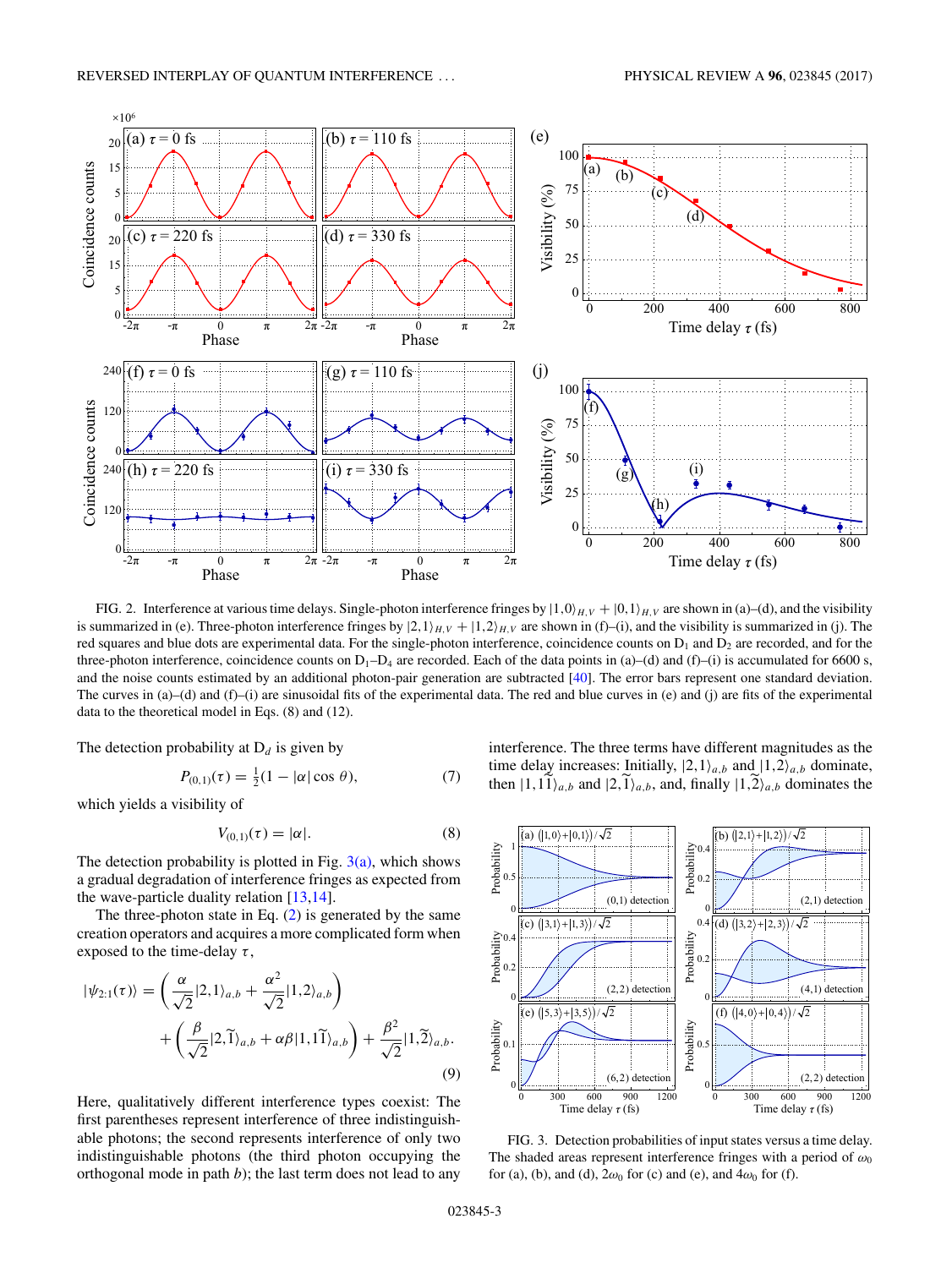

FIG. 4. Contribution of each term in Eq. [\(9\)](#page-2-0). (a)  $|2,1\rangle_{a,b}$  and (b)  $|1,2\rangle_{a,b}$  can interfere at the BS in Fig. [1\(a\).](#page-1-0) Similarly, (c)  $|2,1\rangle_{a,b}$ and (d)  $|1,11\rangle_{a,b}$  can interfere. (e)  $|1,2\rangle_{a,b}$  is not involved in any interference. The red and blue disks represent photons created by  $\mathcal{A}_0^{\dagger}$ and  $A_1^{\dagger}$ , respectively.

state, see Fig. 4. As a result, the time delay displays a transition from three-photon interference over two-photon interference to no interference. The (2,1) detection probability, plotted in Fig.  $3(b)$ , is thus given by

$$
P_{(2,1)}(\tau) = P^{\text{(three)}}(\tau) + P^{\text{(two)}}(\tau) + P^{\text{(no)}}(\tau), \quad (10)
$$

where

$$
P^{(\text{three})}(\tau) = |\alpha|^2 (|\alpha|^2 - 2|\alpha|\cos\theta + 1)/16,
$$
  
\n
$$
P^{(\text{two})}(\tau) = |\beta|^2 (4|\alpha|^2 + 4|\alpha|\cos\theta + 3)/16,
$$
 (11)  
\n
$$
P^{(\text{no})}(\tau) = 3|\beta|^4/16,
$$

and the visibility becomes

$$
V_{(2,1)}(\tau) = \frac{|\alpha(2-3|\alpha|^2)|}{3-2|\alpha|^2}.
$$
 (12)

We can now see that the vanishing and reappearance of interference fringes shown in Fig.  $3(b)$  are due to the  $\pi$  phase difference [see Figs.  $2(f)-2(i)$ ] between the three-photon and the two-photon interference fringes  $P^{(three)}(\tau)$  and  $P^{(two)}(\tau)$ . First the three-photon interference dominates, but for a critical delay, the three- and two-photon interference signals add to a constant, whereas for larger delay the two-photon interference dominates until, eventually, the detection probability is governed by the no-interference-type  $P^{(no)}(\tau)$ .

## **IV. DISCUSSION**

As we have seen, multiphoton interference exhibits a nontrivial dependence on the path distinguishability because of the different numbers of interfering photons contributing to the overall interference signal. Using our creation operators and their expansion on orthonormal modes, we can account for the time-delay  $\tau$  at mode *b* for any linear combination of input Fock states on the interferometer. Let us, for example, consider the  $(N + M)$ -photon state  $|\psi_{N:M}\rangle = (|N,M\rangle_{a,b} +$  $|M, N\rangle_{a,b}$ / $\sqrt{2}$ , where *N > M*. After the action of the time

delay, this state can be written as

$$
|\psi_{N:M}(\tau)\rangle = \frac{1}{\sqrt{2}} \sum_{k=0}^{M} \sqrt{\binom{M}{k}} \alpha^{M-k} \beta^{k} |N, (M-k)\tilde{k}\rangle_{a,b}
$$

$$
+ \frac{1}{\sqrt{2}} \sum_{l=0}^{N} \sqrt{\binom{N}{l}} \alpha^{N-l} \beta^{l} |M, (N-l)\tilde{l}\rangle_{a,b}, \tag{13}
$$

which leads to interference contributions from states with total photon numbers in the "nontilded" modes created by  $A_0^{\dagger}$ , ranging from *N* to  $N + M$ . Figures [3\(c\)–3\(f\)](#page-2-0) show different examples of interference fringes as a function of the time delay. For a four-photon state  $(|3,1\rangle_{a,b} + |1,3\rangle_{a,b})/\sqrt{2}$ , interference fringes by  $(2,2)$  detection is shown in Fig.  $3(c)$ . At zero time delay, no interference fringe appears because neither  $|3,1\rangle_{a,b}$  nor  $|1,3\rangle_{a,b}$  can be detected by (2,2) detection [\[21,42\]](#page-4-0); however, when the time delay is introduced, interference fringes from three indistinguishable photons emerge. Another example shown in Fig.  $3(d)$  is a five-photon state  $(|3,2\rangle_{a,b} + |2,3\rangle_{a,b})/\sqrt{2}$  measured by (4,1) detection. Similar to the three-photon state in Eq. [\(2\)](#page-0-0), the five-photon state exhibits vanishing and reappearance of interference. An eight-photon state  $(|5,3\rangle_{a,b} + |3,5\rangle_{a,b})/\sqrt{2}$  exhibits a more complex behavior when measured by (6,2) detection: Vanishing and reappearance of interference take place twice, shown in Fig. [3\(e\).](#page-2-0) Remarkably, states  $|\psi_{N:M}\rangle$  with  $M > 0$  in Figs.  $3(c)$ –3(e) show a higher tolerance to the path distinguishability than the NOON state  $|\psi_{N:0}\rangle$  in Fig. [3\(f\),](#page-2-0) which always shows a simple and rapid reduction of the fringe visibility, even though the former contains a larger or equal number of photons than the latter.

### **V. CONCLUSION**

The observed vanishing and reappearance of multiphoton interference in the path distinguishability transition is due to contributions to the overall interference signal from different numbers of interfering photons, and the observation clearly demonstrates that multiphoton interference exhibits a qualitatively different behavior from single-photon interference, which is governed by the wave-particle duality [\[13,14\]](#page-4-0). Our results, on one hand, provide a different characteristic of multiphoton interference [\[39,43\]](#page-4-0), and, on the other hand, they may inspire investigation of a more foundational character, cf. the different view on wave-particle duality in first and second quantizations [\[13,14,44,45\]](#page-4-0).

From a practical perspective, quantum technologies, such as precision measurements [\[27–30\]](#page-4-0) and quantum simulations [\[24–26\]](#page-4-0) increasingly are based on multiphoton interference and entanglement. It is, hence, pertinent to understand how these phenomena are affected by the nontrivial dependence on distinguishability.

#### **ACKNOWLEDGMENTS**

This work was supported by the National Research Foundation of Korea (Grants No. 2016R1A2A1A05005202 and No. 2016R1A4A1008978), by the Danish Council for